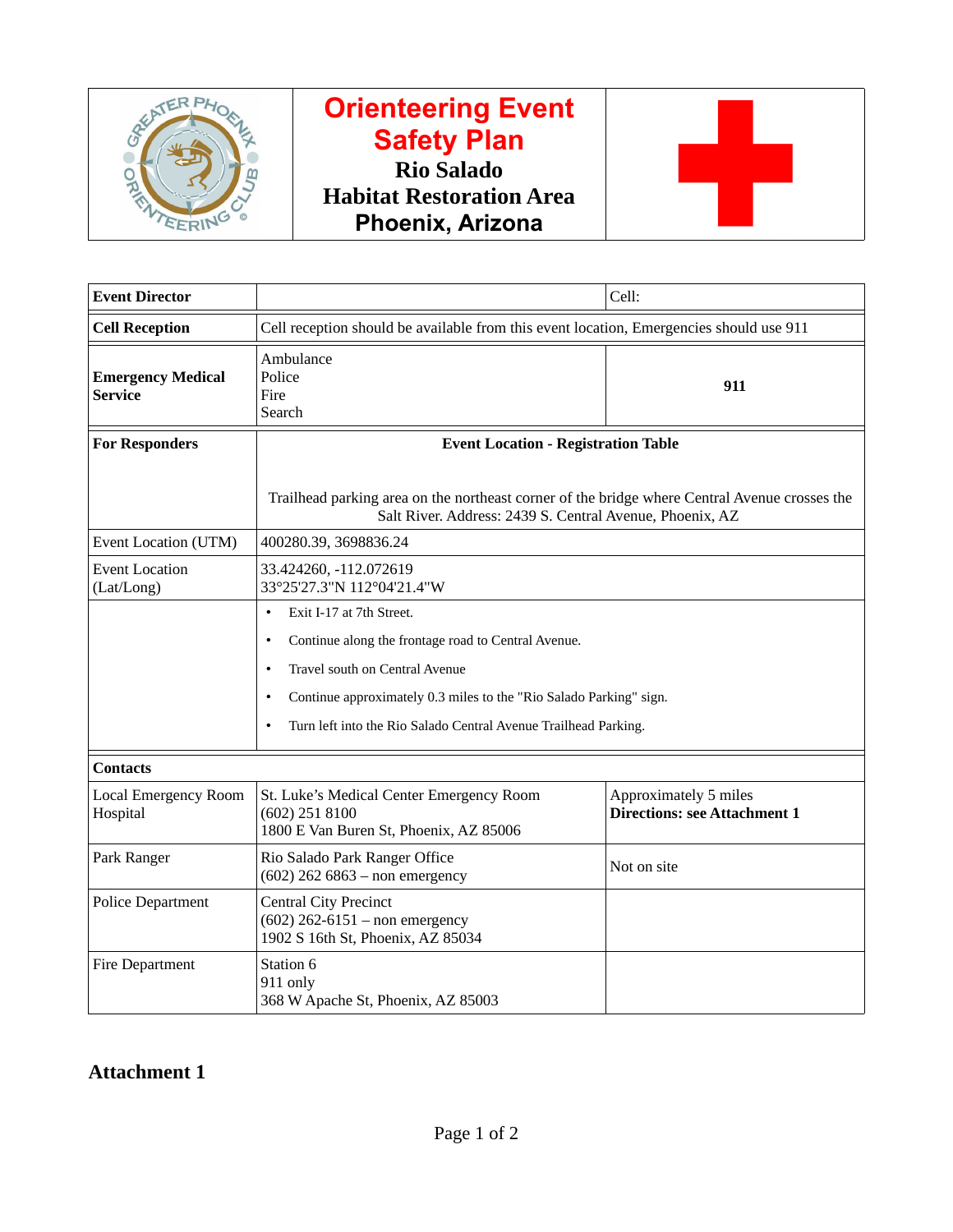

**Map to Local Emergency Hospital**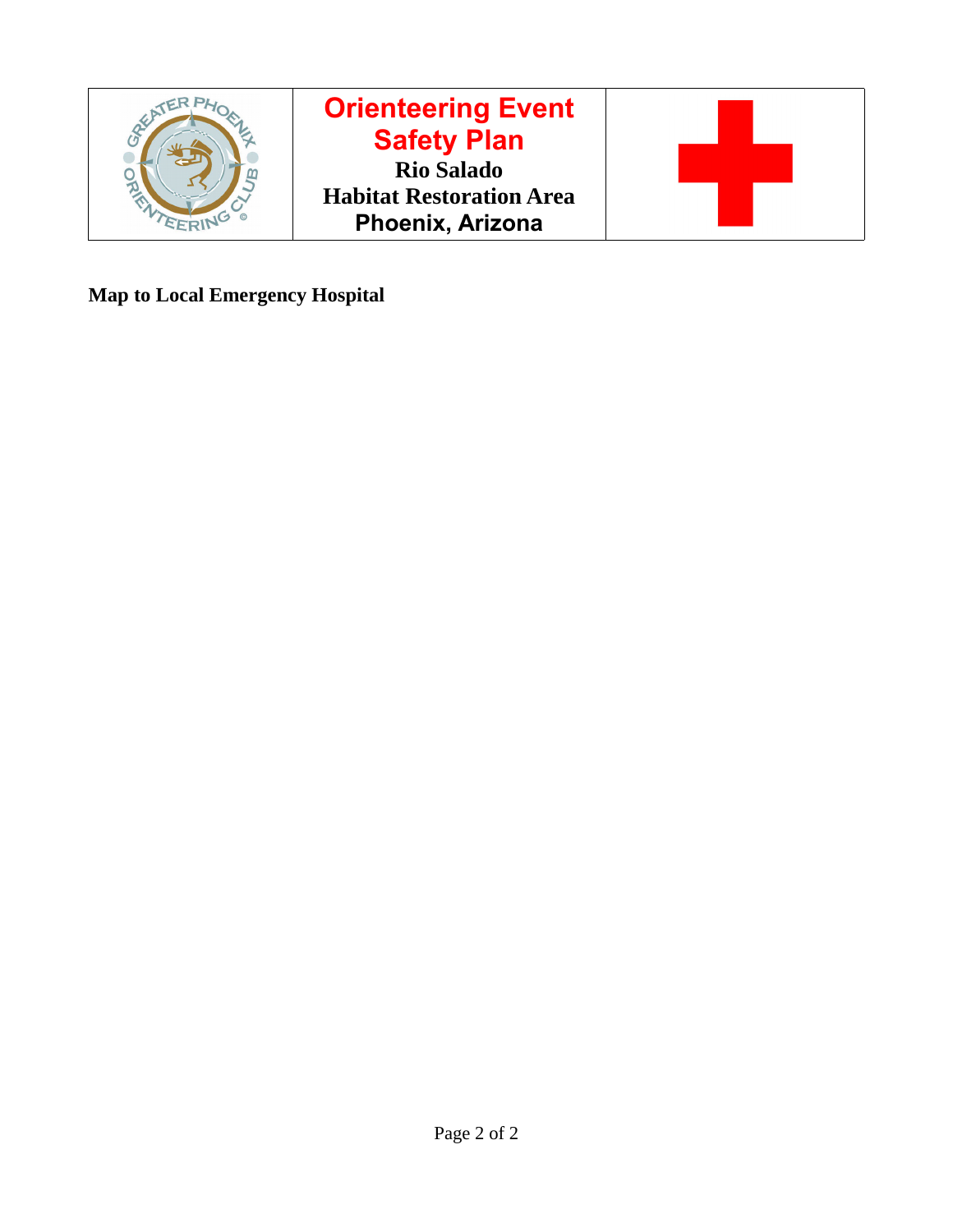#### 2439 S Central Ave, Phoenix, AZ 85004 to St. Drive 4.7 miles, 10 min Google Maps Luke's Medical Center Emergency Room



## 2439 S Central Ave

Phoenix, AZ 85004

#### Get on I-17 S/US-60 E from S Central Ave and W Maricopa Fwy

|  |                                                                 | 4 min (1.1 mi)    |
|--|-----------------------------------------------------------------|-------------------|
|  | 1. Head southwest                                               |                   |
|  |                                                                 | 62 ft             |
|  | <b>1</b> 2. Turn right toward S Central Ave                     |                   |
|  |                                                                 | 200 ft            |
|  | <b>1</b> 3. Turn right onto S Central Ave                       |                   |
|  |                                                                 | 0.3 <sub>mi</sub> |
|  | <b>1</b> 4. Turn right onto W Maricopa Fwy                      |                   |
|  |                                                                 | 0.5 <sub>mi</sub> |
|  | 5. Use the left lane to take the ramp onto I-17<br>$S/US$ -60 E |                   |
|  |                                                                 | 0.2 mi            |

Follow I-17 S/US-60 E, Exit 194 and I-10 W to Interstate 10 Frontage Rd. Take exit 148 from I-10 W